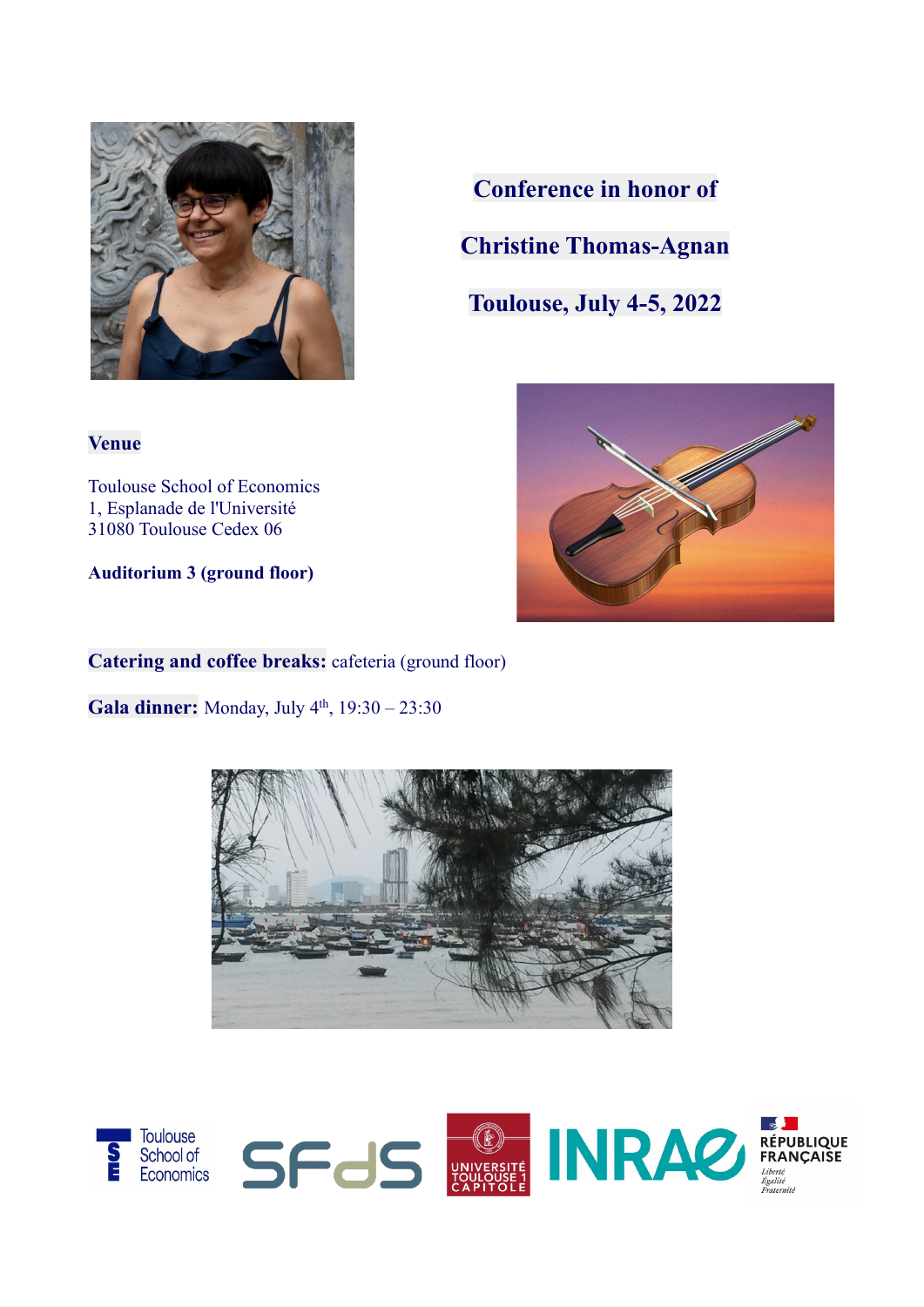## **Monday, July 4th, 2022**

| $10:00 - 10:45$ | Welcome, registration and coffee break                                                                                                                                                                                      |
|-----------------|-----------------------------------------------------------------------------------------------------------------------------------------------------------------------------------------------------------------------------|
|                 |                                                                                                                                                                                                                             |
| $10:45 - 10:55$ | Opening speech by Arnaud Reynaud                                                                                                                                                                                            |
| $11:00 - 12:25$ | Session 1: Spatial Econometrics – Chairwoman: Paula Margaretic                                                                                                                                                              |
| $11:00 - 11:40$ | Raja Chakir (Paris Saclay Applied Economics, INRAE-AgroParisTech):<br>"Spatial Autocorrelation in Econometric Land Use Models"                                                                                              |
| $11:45 - 12:25$ | <b>Florent Bonneu</b> (University of Avignon): "Global scan methods for<br>comparing two spatial point processes"                                                                                                           |
| $12:30 - 14:00$ | Lunch                                                                                                                                                                                                                       |
|                 |                                                                                                                                                                                                                             |
| $14:00 - 14:40$ | Session 2: Applied Economics – Chairwoman: Karine Van der Straeten                                                                                                                                                          |
| $14:00 - 14:40$ | <b>Thibault Laurent</b> (TSE-R): "An Evaluation of the Joint Congressional<br>Resolution Providing for Admission of Texas to the Union in 1845: Would<br>Texas Citizens benefit from a Division of Texas into Five States?" |
| $14:45 - 15:30$ | Surprise tributes                                                                                                                                                                                                           |
|                 |                                                                                                                                                                                                                             |
| $15:30 - 16:00$ | Coffee break                                                                                                                                                                                                                |
|                 | 16:00 – 17:25 Session 3: Mathematical Statistics – Chairman: Philippe Berthet                                                                                                                                               |
| $16:00 - 16:40$ | <b>Irène Gijbels</b> (Catholic University of Louvain): "Expectile regression and<br>local polynomial fitting"                                                                                                               |
| $16:45 - 17:25$ | Davy Paindaveine (Université Libre de Bruxelles): "Affine-equivariant<br>multivariate location estimation under L p loss functions"                                                                                         |
| $19:30 - 23:30$ | Gala dinner with surprise musical entertainment                                                                                                                                                                             |
|                 |                                                                                                                                                                                                                             |

**40 minutes are devoted to each presentation: 30 minutes to the talk and 10 minutes to Q&A.**